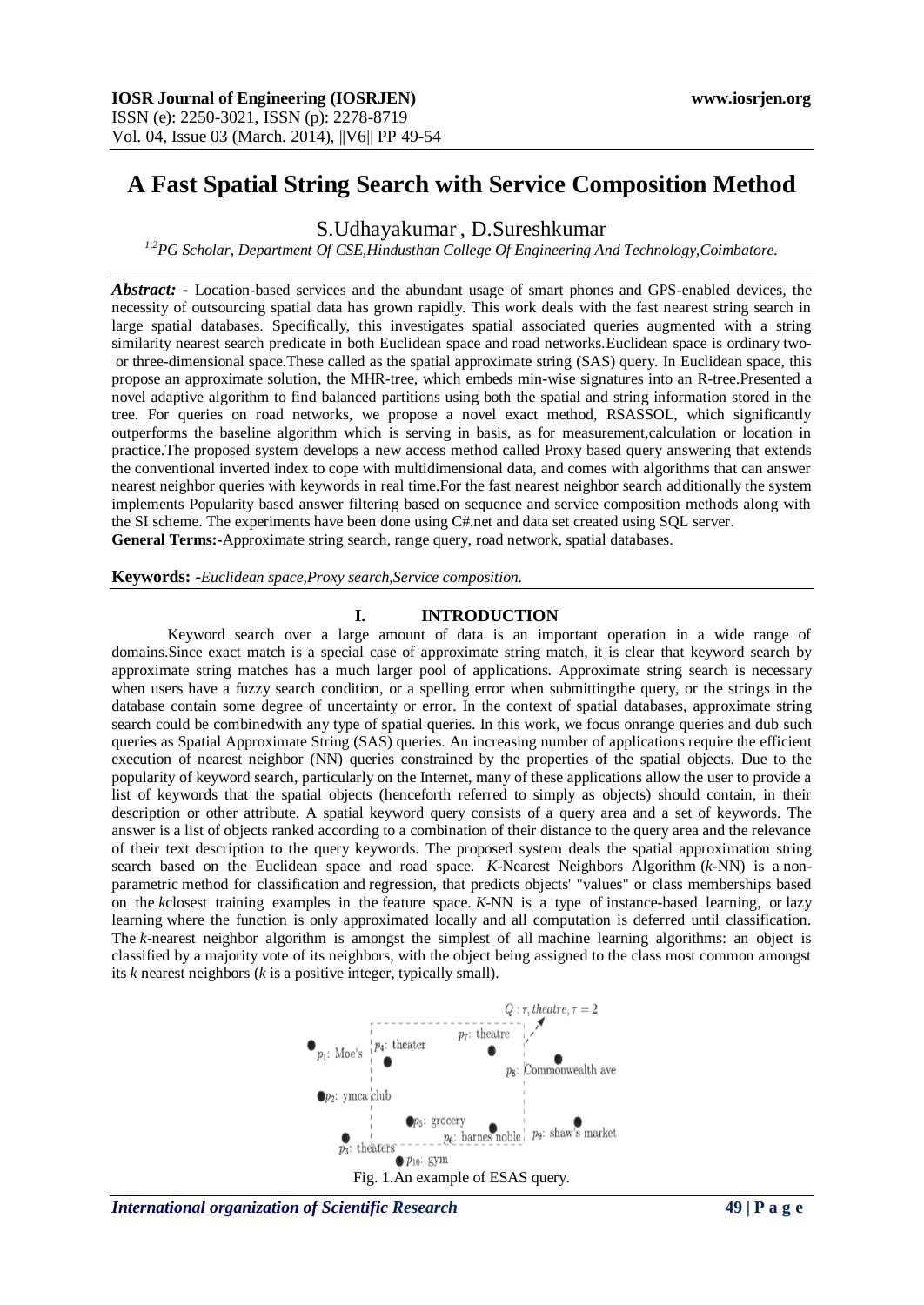An example in the euclidean space isshown in Fig. 1, depicting a common scenario in location based services:find all objects within a spatial range r(specified by a rectangular area) that have a description that is similar to "theatre." We denote SAS queries in euclidean space as (ESAS) queries. Fig. 2 extends SAS queries to road networks (referred as RSAS queries).



## **II. PROBLEM DESCRIPTION**

The problem is want to search in a collection (unordered set) of strings to find those similar to a single query string ("selection query").Selectivity estimation of range queries on road networks is a much harder problem than its counterpart in the Euclidean space.Different points may contain duplicate strings.

### **2.1 Existing System**

The IR2-tree was proposed to perform exact keyword search with kNN queries in spatial databases. Many existing system studied the m-closest keywords query in Euclidean space. Two other relevant studies concentrates on ranking queries that combine both the spatial and text relevance to the query object.The LBAKtree was proposed to answer location-based approximate keyword queries.There was many similarity functions have been proposed to quantify the closeness between two strings.Several techniques have been proposed for identifying candidate strings within a small edit distance from a query string.

#### **2.1.1 Disadvantages of Existing System**

The overall drawbacks of all the existing systems are described in below.

- 1. The IR2-tree cannot support spatial approximate string searches.
- 2. IR2-Tree is that it only supports exact keyword search.
- 3. Existing string solution suffers the same scalability and performance issues.
- 4. Query optimization problem.
- 5. R trees suffers from high IO cost and communication overhead.
- 6. Only considered Euclidean space or road space.

#### **2.2 Proposed System**

The proposed system develops a new access method called Proxy based query answering that extends the conventional inverted index to cope with multidimensional data, and comes with algorithms that can answer nearest neighbor queries with keywords in real time.For the fast nearest neighbor search additionally the system implements Popularity based answer filtering based on sequence and service composition methods along with the SI scheme. The experiments have been done using C#.net and data set created using SQL server.

## **2.2.1 Advantages of Proposed System**

1. Examining spatial approximate substring queries.

2. Introduces a new index for answering ESAS queries efficiently which embeds min-wise signatures of q-grams from subtrees into the R-tree nodes.

3. This examines query selectivity estimation for queries in the Euclidean space.

## **III. MODULE DESCRIPTION**

This project has five main modules to demonstrate the entire process of Spatial String Search. The modules are follows.

#### **3.1Data Set Creation**

The server can add service details such as name, location and other contact details. Here the admin can click on the map to get the exact point of the area, which they need to add into database. Creation of spatial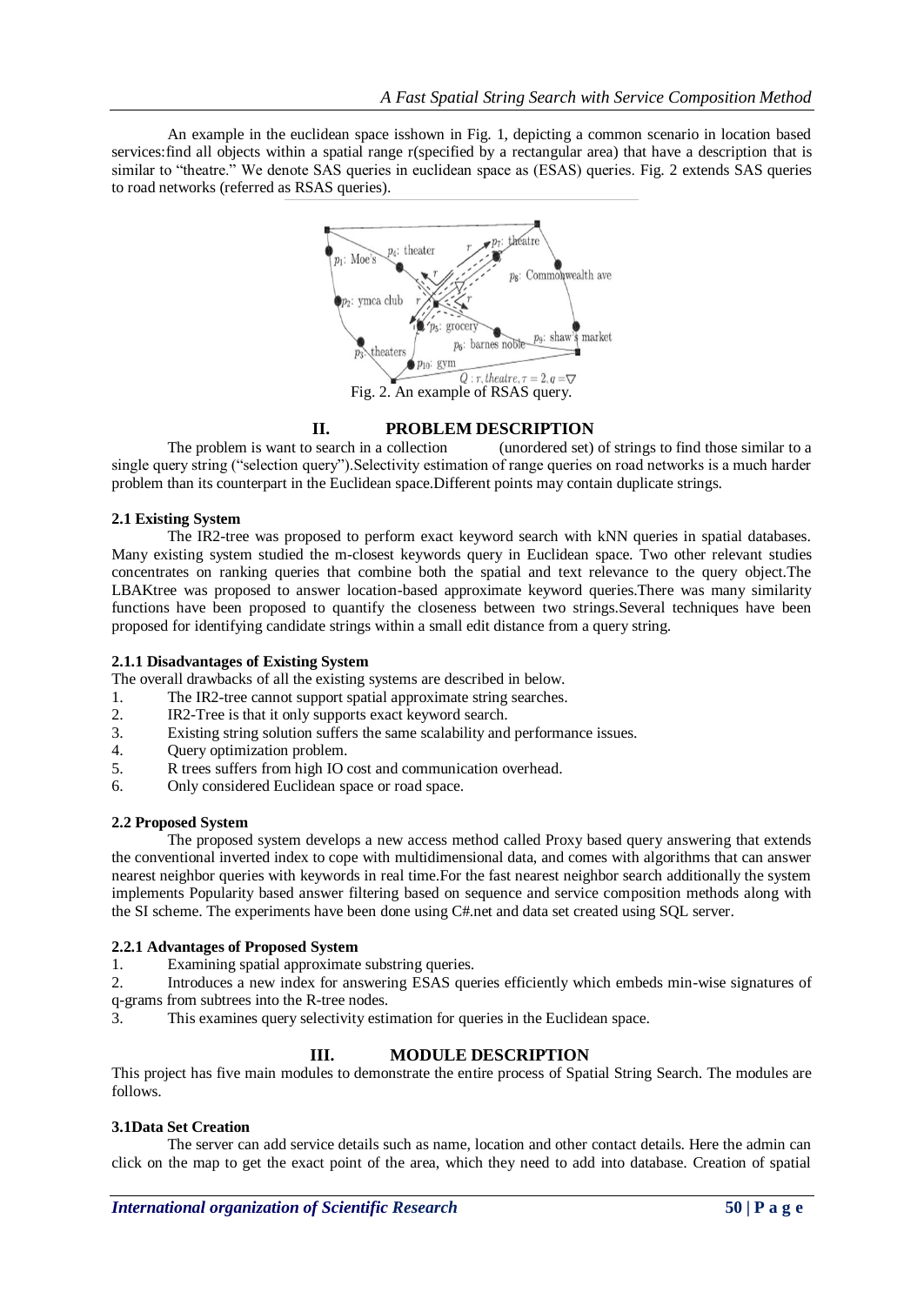datasets dynamically may help the user to get the updated information from the service. The first module contains the appropriate service registration process.

For extracting the clicking points from the map, the following technique has been used.

- 1. Click point extraction.:
- 2. LocalMousePosition.X.ToString();
- 3. LocalMousePosition.Y.ToString();

#### **3.2 User Module**

The mobile host is the end user of the proposed system. The user can register themselves and can login into the system. This process helps to track the user interest and searching history from the server. The host id is an unique id, which has been created using random function. The system will automatically provides an id when registration process in progress. This takes the location details while searching. The proposed system tracks the user list based on the registration process.

#### **3.3 Query Processing**

This module focuses on range queries and dubs such queries as Spatial queries. The proposed method partitions the road network, adaptively searches relevant subgraphs, and prunes candidate points using both the string matching index and the spatial neighbor reference nodes. Finally, an adapted SI Index method is applied, together with the exact edit distances, to verify the final set of candidates.This module rank tuples using an aggregate score function on their attribute values. In this module we will defines the top-k spatial preference query problem and describes the index structures for the datasets.

#### **3.4Proxy Based Query Answering**

The proxy based query answering module maintains the cache and buffer space for frequent query answering. Here the overall area splitted into different regions and every region maintains the cache.

#### **3.5 Service Composition**

The final module provides the composite services for the current search. A proxy-based approach to continuous nearest-neighbor (NN) and window queries. The proxy creates estimated valid regions (EVRs) for mobile clients by exploiting spatial and temporal locality of spatial queries. For NN queries, we devise two new algorithms to accelerate EVR growth, leading the proxy to build effective EVRs even when the cache size is small.

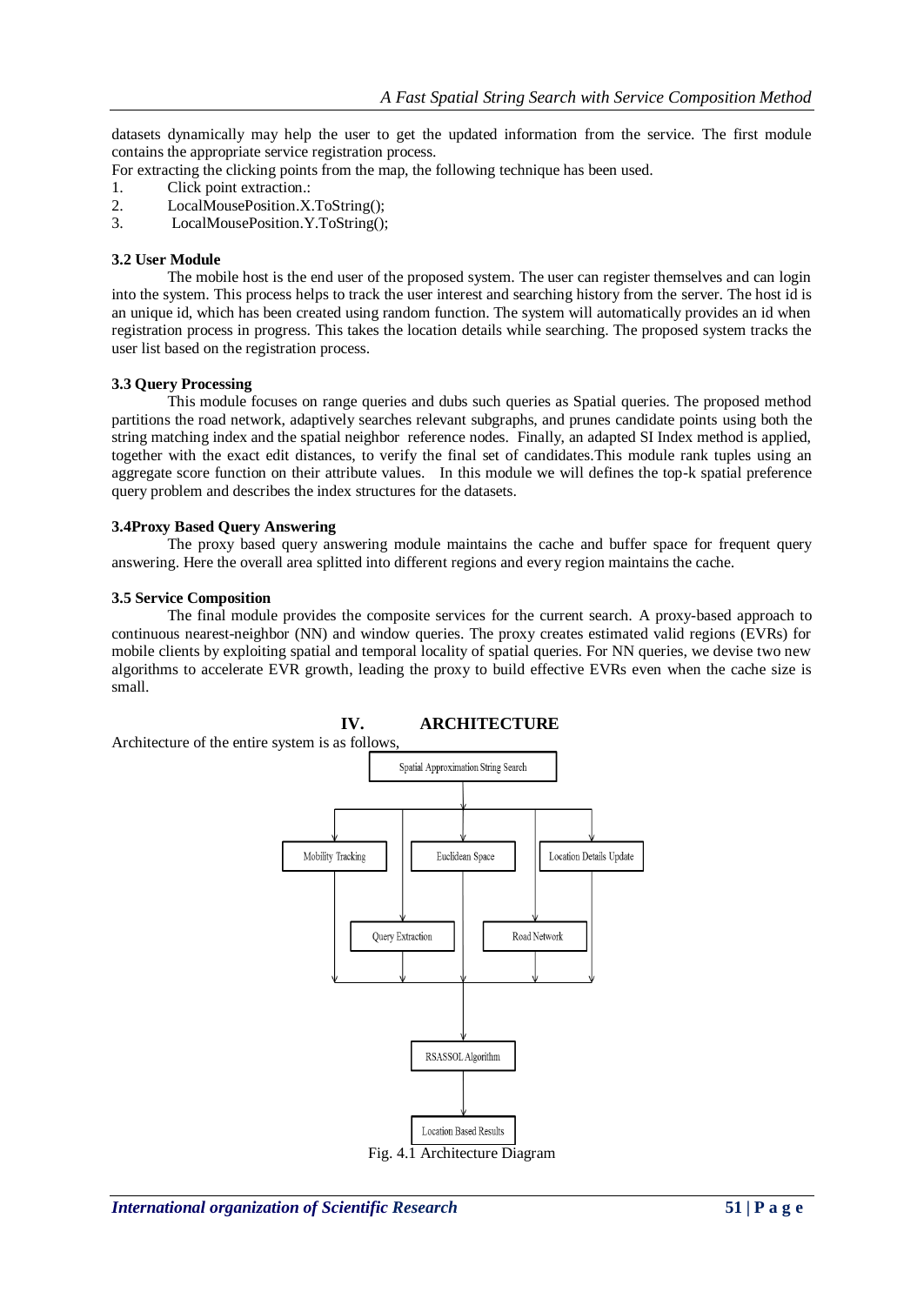#### **4.1 Flow of Process**

The overall process of this spatial string search with service composition method is shown in below.



Euclidean spaceis a real vector space on which is defined a fixed symmetric bilinear form whose associated quadratic form is positive definite.

## **V. ALGORITHM DESCRIPTION**

The algorithms used in this concept are described in below.

#### **5.1 RSASSOL Algorithm**

RSAS query framework consists of five steps . Given a query, we first find all sub graphs that intersect with the query range. Next, we use the Filter Trees of these sub graphs to retrieve the points whose strings are potentially similar to the query string. In the third step, we prune away some of these candidate points by calculating the lower and upper bounds of their distances to the query point, using VR. The fourth step is to further prune away some candidate points using the exact edit distance between the query string and strings of remaining candidates. After this step, the string predicate has been fully explored. In the final step, for the remaining candidate points, we check their exact distances to the query point and return those with distances within r. We dub this algorithm RSASSOL and the rest of this section presents the details of this algorithm.

#### **5.2 Extension to Range Queries**

Although we focus on window queries in this paper, the proposed approach is able to support range queries whose query region is circular. To resolve a range query, the main idea is to transform the range query to a window query and then address the window query with the window query processing algorithm. This describes the range query processing procedure as follows:

Step 1. When the proxy receives a range query with query location. The proxy executes the window query processing algorithm to resolve the window query and to compute the corresponding data.

Step 2. Let the answer objects of the window query be fp1; p2; . . . ; png. Without loss of generality, we reorder the answer objects in ascending order based on their distance to.

Step 3. This denotes the shortest distance between pi and the range query circle C.

Step 4. The proxy filters out the answer objects which are not within the query circle C and then has the final answer objects.

Step 6. The proxy returns the answer objects.

#### **6.RESULTS**

The following screen shots shows the estimated output of this paper.



Fig 6.1 Query Search Home

*International organization of Scientific Research* **52 | P a g e**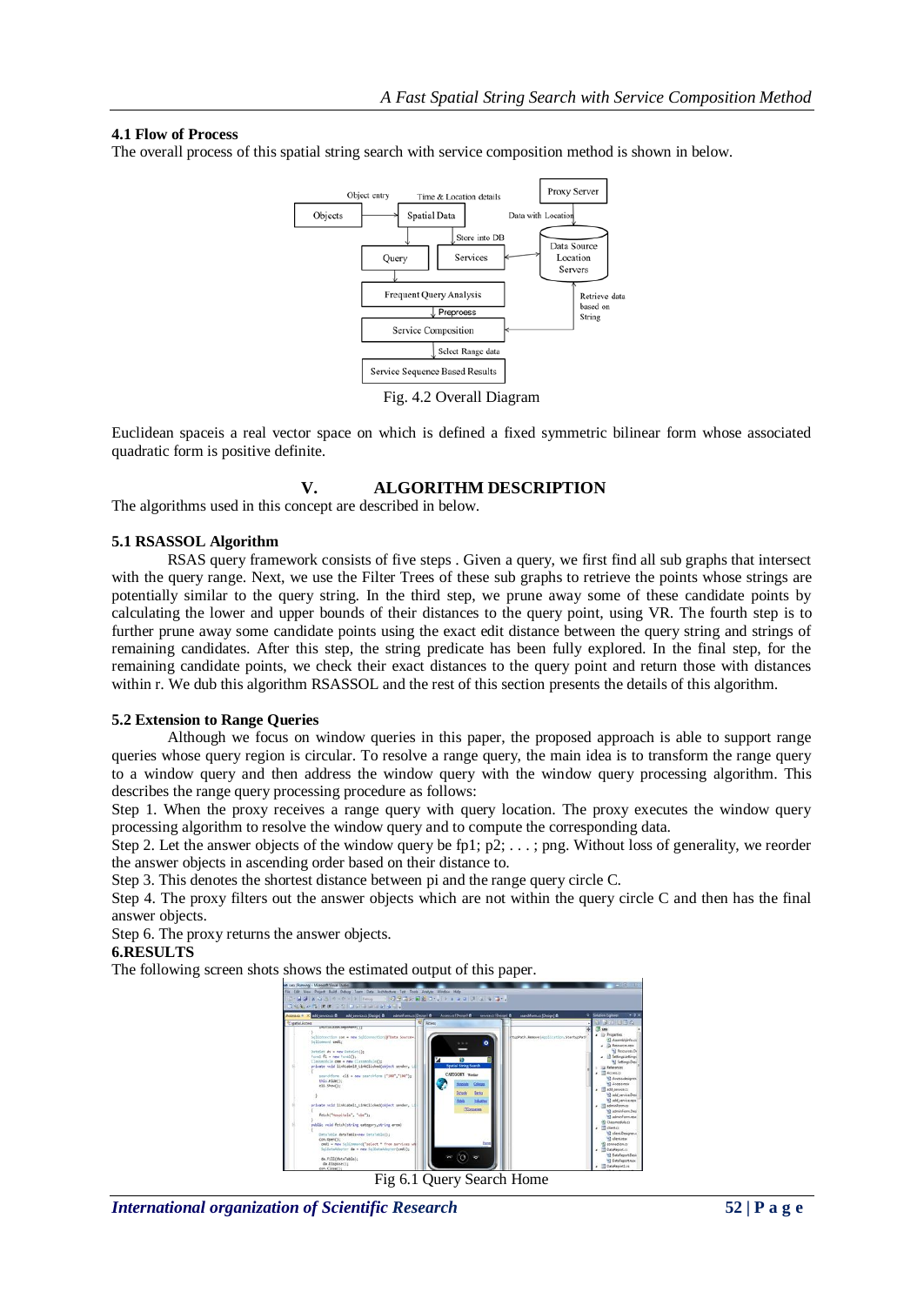This contains the several categories which we are going to search mostly in the map. If we choose the particular category means then it will displays all the places related to that category.



Fig 6.2 Map based Search

This is the output screen of the entire project. It shows the initial stage which represents the various locations available in the map. If we choose the particular location means it will provide all the informations regarding the area.

|   |                |      |                 | could anten |  |  |
|---|----------------|------|-----------------|-------------|--|--|
|   | lock           | locy | disnos          |             |  |  |
| × | $\overline{2}$ | 437  | 500 5047452122  |             |  |  |
|   | 371            | 365  | 663-4557450977  |             |  |  |
|   | 276            | 108  | 775.3779723463  |             |  |  |
|   | 406            | 310  | 528 5187127893. |             |  |  |
|   | 431            | 397  | 1044.393125216  |             |  |  |
|   | c)a            | 309  | 1172430808192   |             |  |  |
|   | ett            | 191  | 1284 219218046  |             |  |  |
|   | eto            | 28   | 1405 825024674  |             |  |  |
|   | S%             | 222  | 1533 570012744  |             |  |  |
|   | 556            | 50   | 1647.169033747. |             |  |  |
| ٠ |                |      |                 |             |  |  |
|   |                |      |                 |             |  |  |
|   |                |      |                 |             |  |  |
|   |                |      |                 |             |  |  |
|   |                |      |                 |             |  |  |
|   |                |      |                 |             |  |  |
|   |                |      |                 |             |  |  |
|   |                |      |                 |             |  |  |
|   |                |      |                 |             |  |  |
|   |                |      |                 |             |  |  |
|   |                |      |                 |             |  |  |
|   |                |      |                 |             |  |  |
|   |                |      |                 |             |  |  |

Fig 6.3 Data Reports

It represents the Data reports which comes under the Admin side. It displays the Euclidean distance between the string X and Y.

| Shepping Mail<br>408<br>chema, ska<br>T31<br>15/22/2013 5:31<br>٠<br>198<br>$^{50}$<br>Shopping Mall<br>10/22/2013 6:19<br>kale/a sarees<br>ä<br>207<br>Shopping Mail<br>PSR sames<br>431<br>10/22/2013 6:19<br>ia.<br><b>SBI</b><br>434<br>309<br>ATM<br>10/23/2013 1:10<br>٠<br>406<br>350<br>10/23/2013 1:20<br>s<br>Colleges<br><b>KNCAS</b><br>376<br>108<br>11/5/2013 12:56<br>Colleges<br>education<br>×<br>kasagan<br>ATM<br>371<br>245<br>11/3/2013 6:04<br>d en<br>l9.<br><b>Star</b><br>450<br>295<br>11/18/2013 4:34 hotel restaurant<br>Mangala<br>×<br>Restaurant<br>437<br><b>Dirt</b><br>244<br>11/15/2013 115. multi speciality 3<br>s<br>Hospitale<br><b>KN</b><br>212<br>11/27/2013 12:2. 8<br>10<br>IT companies<br>bev<br>٠<br>×.<br>$\overline{a}$ | service, id. | service_category | service_name | annon_x | service,y | datative | keywords |  |
|--------------------------------------------------------------------------------------------------------------------------------------------------------------------------------------------------------------------------------------------------------------------------------------------------------------------------------------------------------------------------------------------------------------------------------------------------------------------------------------------------------------------------------------------------------------------------------------------------------------------------------------------------------------------------------------------------------------------------------------------------------------------------|--------------|------------------|--------------|---------|-----------|----------|----------|--|
|                                                                                                                                                                                                                                                                                                                                                                                                                                                                                                                                                                                                                                                                                                                                                                          |              |                  |              |         |           |          |          |  |
|                                                                                                                                                                                                                                                                                                                                                                                                                                                                                                                                                                                                                                                                                                                                                                          |              |                  |              |         |           |          |          |  |
|                                                                                                                                                                                                                                                                                                                                                                                                                                                                                                                                                                                                                                                                                                                                                                          |              |                  |              |         |           |          |          |  |
|                                                                                                                                                                                                                                                                                                                                                                                                                                                                                                                                                                                                                                                                                                                                                                          |              |                  |              |         |           |          |          |  |
|                                                                                                                                                                                                                                                                                                                                                                                                                                                                                                                                                                                                                                                                                                                                                                          |              |                  |              |         |           |          |          |  |
|                                                                                                                                                                                                                                                                                                                                                                                                                                                                                                                                                                                                                                                                                                                                                                          |              |                  |              |         |           |          |          |  |
|                                                                                                                                                                                                                                                                                                                                                                                                                                                                                                                                                                                                                                                                                                                                                                          |              |                  |              |         |           |          |          |  |
|                                                                                                                                                                                                                                                                                                                                                                                                                                                                                                                                                                                                                                                                                                                                                                          |              |                  |              |         |           |          |          |  |
|                                                                                                                                                                                                                                                                                                                                                                                                                                                                                                                                                                                                                                                                                                                                                                          |              |                  |              |         |           |          |          |  |
|                                                                                                                                                                                                                                                                                                                                                                                                                                                                                                                                                                                                                                                                                                                                                                          |              |                  |              |         |           |          |          |  |
|                                                                                                                                                                                                                                                                                                                                                                                                                                                                                                                                                                                                                                                                                                                                                                          |              |                  |              |         |           |          |          |  |
|                                                                                                                                                                                                                                                                                                                                                                                                                                                                                                                                                                                                                                                                                                                                                                          |              |                  |              |         |           |          |          |  |
|                                                                                                                                                                                                                                                                                                                                                                                                                                                                                                                                                                                                                                                                                                                                                                          |              |                  |              |         |           |          |          |  |
|                                                                                                                                                                                                                                                                                                                                                                                                                                                                                                                                                                                                                                                                                                                                                                          |              |                  |              |         |           |          |          |  |

Fig 6.4 Sevice Reports

Service reports are the reports which provide all the sevice details and information about the various services to the administrator. It also contains the various X and Y positions and its Euclidean distances.

## **VI. CONCLUSION**

This paper presents a comprehensive study for spatial approximate string queries in both the euclidean space and networks. We use the edit distance as the similaritymeasurement for the string predicate and focus on the range queries as the spatial predicate. We also address the problem of query selectivity estimation for queries inthe euclidean space.It also use the concept of proxy based query answering and service composition method,which provides the solution more efficiently.